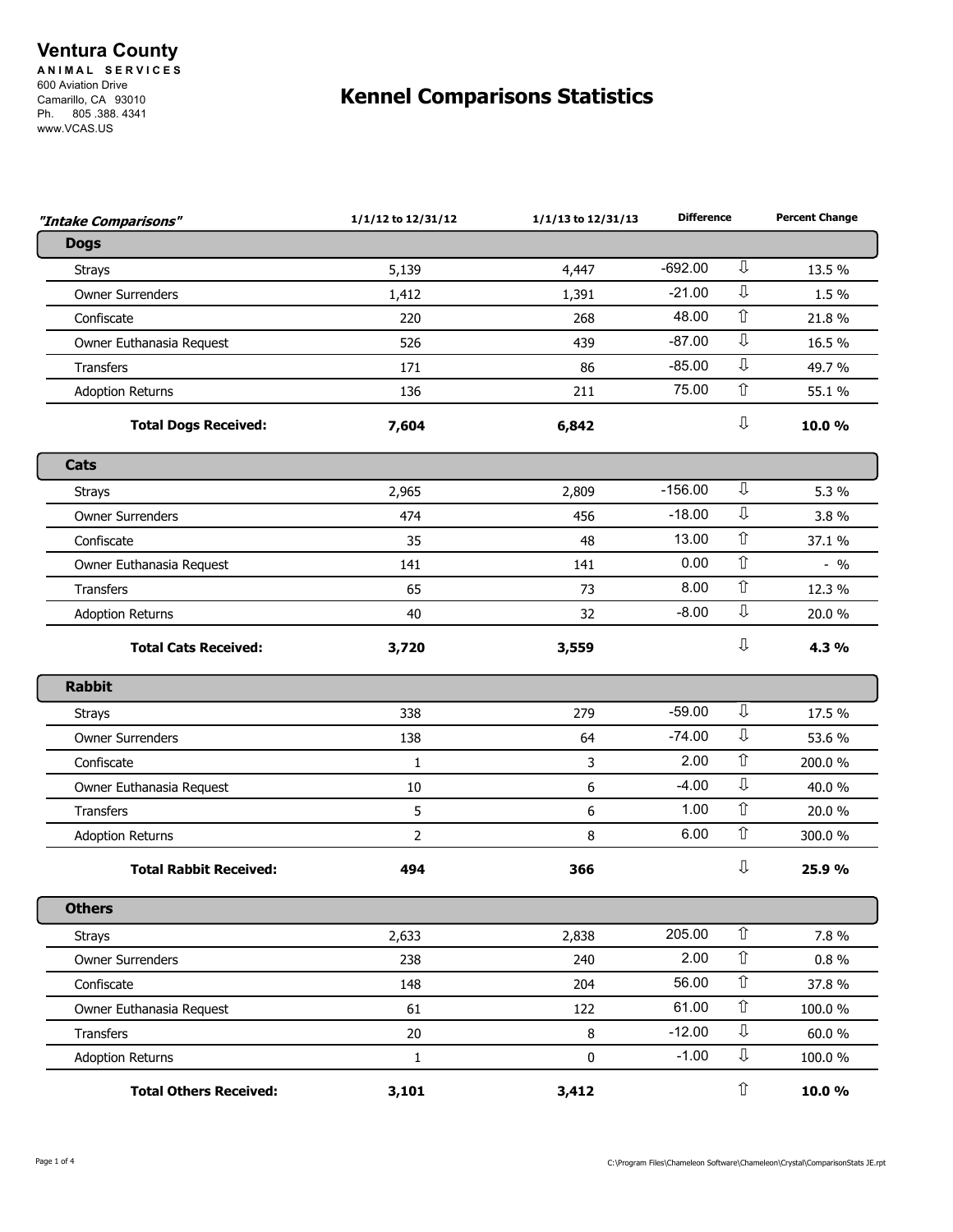| <b>Total Intakes:</b> | 14,919 | 14,179 |  | 5.0% |
|-----------------------|--------|--------|--|------|
|-----------------------|--------|--------|--|------|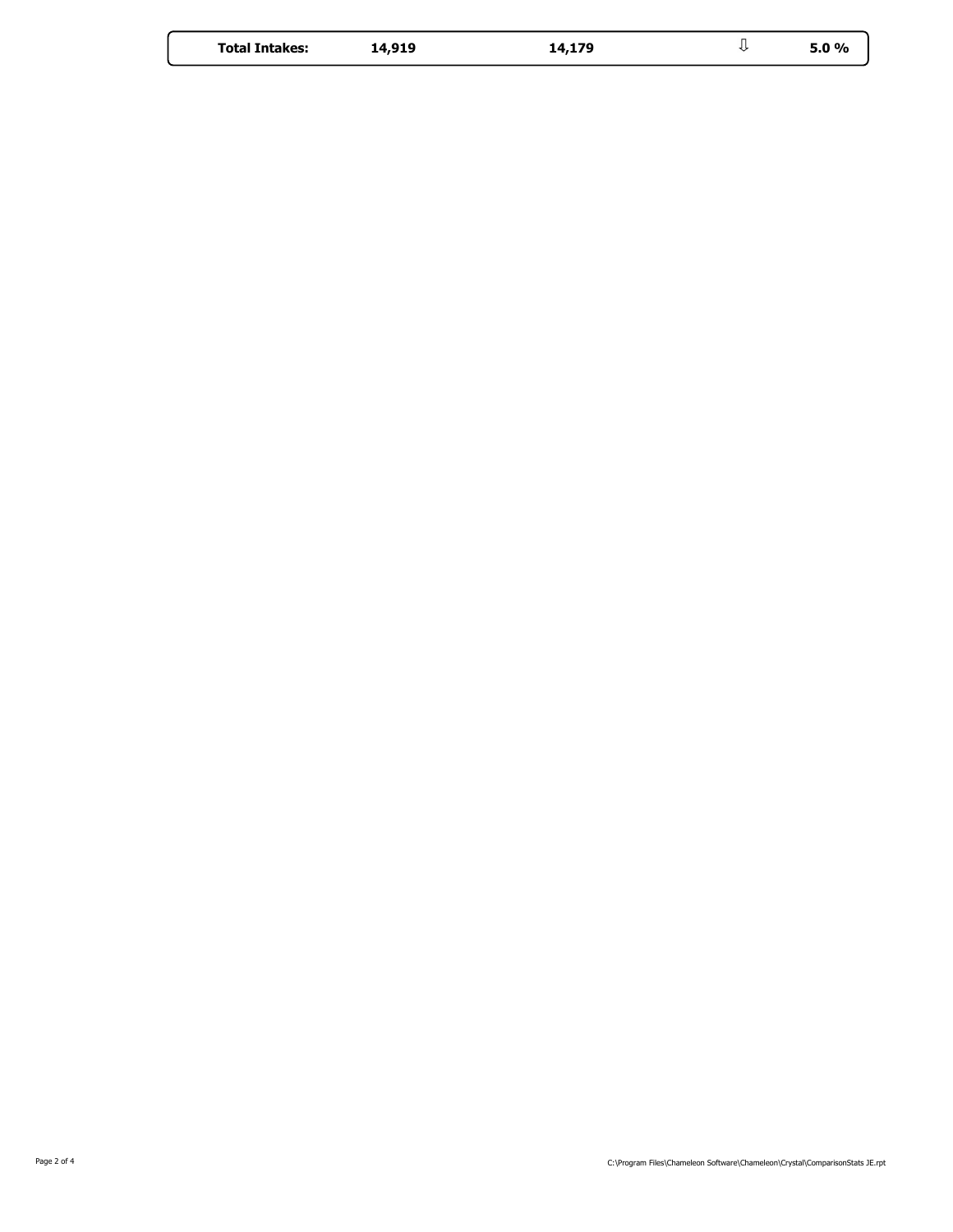## **Ventura County**

**A N I M A L S E R V I C E S**  600 Aviation Drive Camarillo, CA 93010 Ph. 805 .388. 4341 www.VCAS.US

## **Kennel Comparisons Statistics**

| ⇧<br>204.00<br>2,026<br>2,230<br>Adoption<br>⇧<br>78.00<br>Return to Owner<br>1,555<br>1,633<br>⇩<br>$-79.00$<br>Transfer to Rescue<br>961<br>882<br>$\Upsilon$<br>54.00<br>Transfer<br>124<br>178<br>$\hat{\mathbb{U}}$<br>4.00<br>31<br>35<br>Misc<br>⇩<br>0.00<br>Relcocated to Wild<br>$\mathbf{1}$<br>$\mathbf{1}$<br>⇩<br>$-791.00$<br>Euthanasia<br>1,739<br>948<br>⇩<br>$-72.00$<br>Euthansia- Owner Requested<br>488<br>416<br>⇩<br><b>Total Dogs Dispositioned:</b><br>6,925<br>6,323<br>⇧<br>170.00<br>991<br>1,161<br>Adoption<br>$\Upsilon$<br>36.00<br>Return to Owner<br>103<br>139<br>⇩<br>$-30.00$<br>86<br>56<br>Transfer to Rescue<br>$\hat{u}$<br>5.00<br>47<br>Transfer<br>52<br>⇩<br>$-1.00$<br>$\mathbf 0$<br>$\mathbf{1}$<br>Foster<br>⇧<br>4.00<br>41<br>45<br>Misc<br>$\hat{u}$<br>1.00<br>Relcocated to Wild<br>$\overline{2}$<br>$\mathbf{1}$<br>⇩<br>$-185.00$<br>1,575<br>Euthanasia<br>1,390<br>⇧<br>2.00<br>136<br>138<br>Euthansia- Owner Requested<br>⇧<br><b>Total Cats Dispositioned:</b><br>2,981<br>2,983<br>⇩<br>$-69.00$<br>228<br>159<br>Adoption<br>⇧<br>4.00<br>6<br>Return to Owner<br>2<br>$\hat{\mathbb{U}}$<br>9.00<br>16<br>25<br><b>Transfer to Rescue</b><br>15.00<br>⇧<br>Transfer<br>8<br>23<br>$\hat{\mathbb{U}}$<br>9.00<br>$\overline{\mathbf{4}}$<br>13<br>Misc<br>⇩<br>$-2.00$<br>$\overline{3}$<br>Relcocated to Wild<br>$\mathbf{1}$<br>⇩<br>$-2.00$<br>66<br>Euthanasia<br>64<br>⇩<br>$-4.00$<br>6<br>Euthansia- Owner Requested<br>10<br>⇩<br><b>Total Rabbit Dispositioned:</b><br>337<br>297 | "Outcome Comparisons" | 1/1/12 to 12/31/12 | 1/1/13 to 12/31/13 |  | <b>Percent Change</b> |
|-------------------------------------------------------------------------------------------------------------------------------------------------------------------------------------------------------------------------------------------------------------------------------------------------------------------------------------------------------------------------------------------------------------------------------------------------------------------------------------------------------------------------------------------------------------------------------------------------------------------------------------------------------------------------------------------------------------------------------------------------------------------------------------------------------------------------------------------------------------------------------------------------------------------------------------------------------------------------------------------------------------------------------------------------------------------------------------------------------------------------------------------------------------------------------------------------------------------------------------------------------------------------------------------------------------------------------------------------------------------------------------------------------------------------------------------------------------------------------------------------------------------------------------------------------------|-----------------------|--------------------|--------------------|--|-----------------------|
|                                                                                                                                                                                                                                                                                                                                                                                                                                                                                                                                                                                                                                                                                                                                                                                                                                                                                                                                                                                                                                                                                                                                                                                                                                                                                                                                                                                                                                                                                                                                                             | <b>Dogs</b>           |                    |                    |  |                       |
|                                                                                                                                                                                                                                                                                                                                                                                                                                                                                                                                                                                                                                                                                                                                                                                                                                                                                                                                                                                                                                                                                                                                                                                                                                                                                                                                                                                                                                                                                                                                                             |                       |                    |                    |  | 10.1 %                |
|                                                                                                                                                                                                                                                                                                                                                                                                                                                                                                                                                                                                                                                                                                                                                                                                                                                                                                                                                                                                                                                                                                                                                                                                                                                                                                                                                                                                                                                                                                                                                             |                       |                    |                    |  | 5.0%                  |
|                                                                                                                                                                                                                                                                                                                                                                                                                                                                                                                                                                                                                                                                                                                                                                                                                                                                                                                                                                                                                                                                                                                                                                                                                                                                                                                                                                                                                                                                                                                                                             |                       |                    |                    |  | 8.2 %                 |
|                                                                                                                                                                                                                                                                                                                                                                                                                                                                                                                                                                                                                                                                                                                                                                                                                                                                                                                                                                                                                                                                                                                                                                                                                                                                                                                                                                                                                                                                                                                                                             |                       |                    |                    |  | 43.5 %                |
|                                                                                                                                                                                                                                                                                                                                                                                                                                                                                                                                                                                                                                                                                                                                                                                                                                                                                                                                                                                                                                                                                                                                                                                                                                                                                                                                                                                                                                                                                                                                                             |                       |                    |                    |  | 12.9 %                |
|                                                                                                                                                                                                                                                                                                                                                                                                                                                                                                                                                                                                                                                                                                                                                                                                                                                                                                                                                                                                                                                                                                                                                                                                                                                                                                                                                                                                                                                                                                                                                             |                       |                    |                    |  | $-9/0$                |
| Cats<br><b>Rabbit</b>                                                                                                                                                                                                                                                                                                                                                                                                                                                                                                                                                                                                                                                                                                                                                                                                                                                                                                                                                                                                                                                                                                                                                                                                                                                                                                                                                                                                                                                                                                                                       |                       |                    |                    |  | 45.5 %                |
|                                                                                                                                                                                                                                                                                                                                                                                                                                                                                                                                                                                                                                                                                                                                                                                                                                                                                                                                                                                                                                                                                                                                                                                                                                                                                                                                                                                                                                                                                                                                                             |                       |                    |                    |  | 14.8 %                |
|                                                                                                                                                                                                                                                                                                                                                                                                                                                                                                                                                                                                                                                                                                                                                                                                                                                                                                                                                                                                                                                                                                                                                                                                                                                                                                                                                                                                                                                                                                                                                             |                       |                    |                    |  | 8.7%                  |
|                                                                                                                                                                                                                                                                                                                                                                                                                                                                                                                                                                                                                                                                                                                                                                                                                                                                                                                                                                                                                                                                                                                                                                                                                                                                                                                                                                                                                                                                                                                                                             |                       |                    |                    |  |                       |
|                                                                                                                                                                                                                                                                                                                                                                                                                                                                                                                                                                                                                                                                                                                                                                                                                                                                                                                                                                                                                                                                                                                                                                                                                                                                                                                                                                                                                                                                                                                                                             |                       |                    |                    |  | 17.2 %                |
|                                                                                                                                                                                                                                                                                                                                                                                                                                                                                                                                                                                                                                                                                                                                                                                                                                                                                                                                                                                                                                                                                                                                                                                                                                                                                                                                                                                                                                                                                                                                                             |                       |                    |                    |  | 35.0 %                |
|                                                                                                                                                                                                                                                                                                                                                                                                                                                                                                                                                                                                                                                                                                                                                                                                                                                                                                                                                                                                                                                                                                                                                                                                                                                                                                                                                                                                                                                                                                                                                             |                       |                    |                    |  | 34.9 %                |
|                                                                                                                                                                                                                                                                                                                                                                                                                                                                                                                                                                                                                                                                                                                                                                                                                                                                                                                                                                                                                                                                                                                                                                                                                                                                                                                                                                                                                                                                                                                                                             |                       |                    |                    |  | 10.6 %                |
|                                                                                                                                                                                                                                                                                                                                                                                                                                                                                                                                                                                                                                                                                                                                                                                                                                                                                                                                                                                                                                                                                                                                                                                                                                                                                                                                                                                                                                                                                                                                                             |                       |                    |                    |  | 100.0%                |
|                                                                                                                                                                                                                                                                                                                                                                                                                                                                                                                                                                                                                                                                                                                                                                                                                                                                                                                                                                                                                                                                                                                                                                                                                                                                                                                                                                                                                                                                                                                                                             |                       |                    |                    |  | 9.8%                  |
|                                                                                                                                                                                                                                                                                                                                                                                                                                                                                                                                                                                                                                                                                                                                                                                                                                                                                                                                                                                                                                                                                                                                                                                                                                                                                                                                                                                                                                                                                                                                                             |                       |                    |                    |  | 100.0%                |
|                                                                                                                                                                                                                                                                                                                                                                                                                                                                                                                                                                                                                                                                                                                                                                                                                                                                                                                                                                                                                                                                                                                                                                                                                                                                                                                                                                                                                                                                                                                                                             |                       |                    |                    |  | 11.7 %                |
|                                                                                                                                                                                                                                                                                                                                                                                                                                                                                                                                                                                                                                                                                                                                                                                                                                                                                                                                                                                                                                                                                                                                                                                                                                                                                                                                                                                                                                                                                                                                                             |                       |                    |                    |  | 1.5 %                 |
|                                                                                                                                                                                                                                                                                                                                                                                                                                                                                                                                                                                                                                                                                                                                                                                                                                                                                                                                                                                                                                                                                                                                                                                                                                                                                                                                                                                                                                                                                                                                                             |                       |                    |                    |  | 0.1%                  |
|                                                                                                                                                                                                                                                                                                                                                                                                                                                                                                                                                                                                                                                                                                                                                                                                                                                                                                                                                                                                                                                                                                                                                                                                                                                                                                                                                                                                                                                                                                                                                             |                       |                    |                    |  |                       |
|                                                                                                                                                                                                                                                                                                                                                                                                                                                                                                                                                                                                                                                                                                                                                                                                                                                                                                                                                                                                                                                                                                                                                                                                                                                                                                                                                                                                                                                                                                                                                             |                       |                    |                    |  | 30.3 %                |
|                                                                                                                                                                                                                                                                                                                                                                                                                                                                                                                                                                                                                                                                                                                                                                                                                                                                                                                                                                                                                                                                                                                                                                                                                                                                                                                                                                                                                                                                                                                                                             |                       |                    |                    |  | 200.0%                |
|                                                                                                                                                                                                                                                                                                                                                                                                                                                                                                                                                                                                                                                                                                                                                                                                                                                                                                                                                                                                                                                                                                                                                                                                                                                                                                                                                                                                                                                                                                                                                             |                       |                    |                    |  | 56.3 %                |
|                                                                                                                                                                                                                                                                                                                                                                                                                                                                                                                                                                                                                                                                                                                                                                                                                                                                                                                                                                                                                                                                                                                                                                                                                                                                                                                                                                                                                                                                                                                                                             |                       |                    |                    |  | 187.5 %               |
|                                                                                                                                                                                                                                                                                                                                                                                                                                                                                                                                                                                                                                                                                                                                                                                                                                                                                                                                                                                                                                                                                                                                                                                                                                                                                                                                                                                                                                                                                                                                                             |                       |                    |                    |  | 225.0 %               |
|                                                                                                                                                                                                                                                                                                                                                                                                                                                                                                                                                                                                                                                                                                                                                                                                                                                                                                                                                                                                                                                                                                                                                                                                                                                                                                                                                                                                                                                                                                                                                             |                       |                    |                    |  | 66.7%                 |
|                                                                                                                                                                                                                                                                                                                                                                                                                                                                                                                                                                                                                                                                                                                                                                                                                                                                                                                                                                                                                                                                                                                                                                                                                                                                                                                                                                                                                                                                                                                                                             |                       |                    |                    |  | 3.0 %                 |
|                                                                                                                                                                                                                                                                                                                                                                                                                                                                                                                                                                                                                                                                                                                                                                                                                                                                                                                                                                                                                                                                                                                                                                                                                                                                                                                                                                                                                                                                                                                                                             |                       |                    |                    |  | 40.0 %                |
|                                                                                                                                                                                                                                                                                                                                                                                                                                                                                                                                                                                                                                                                                                                                                                                                                                                                                                                                                                                                                                                                                                                                                                                                                                                                                                                                                                                                                                                                                                                                                             |                       |                    |                    |  | 11.9%                 |